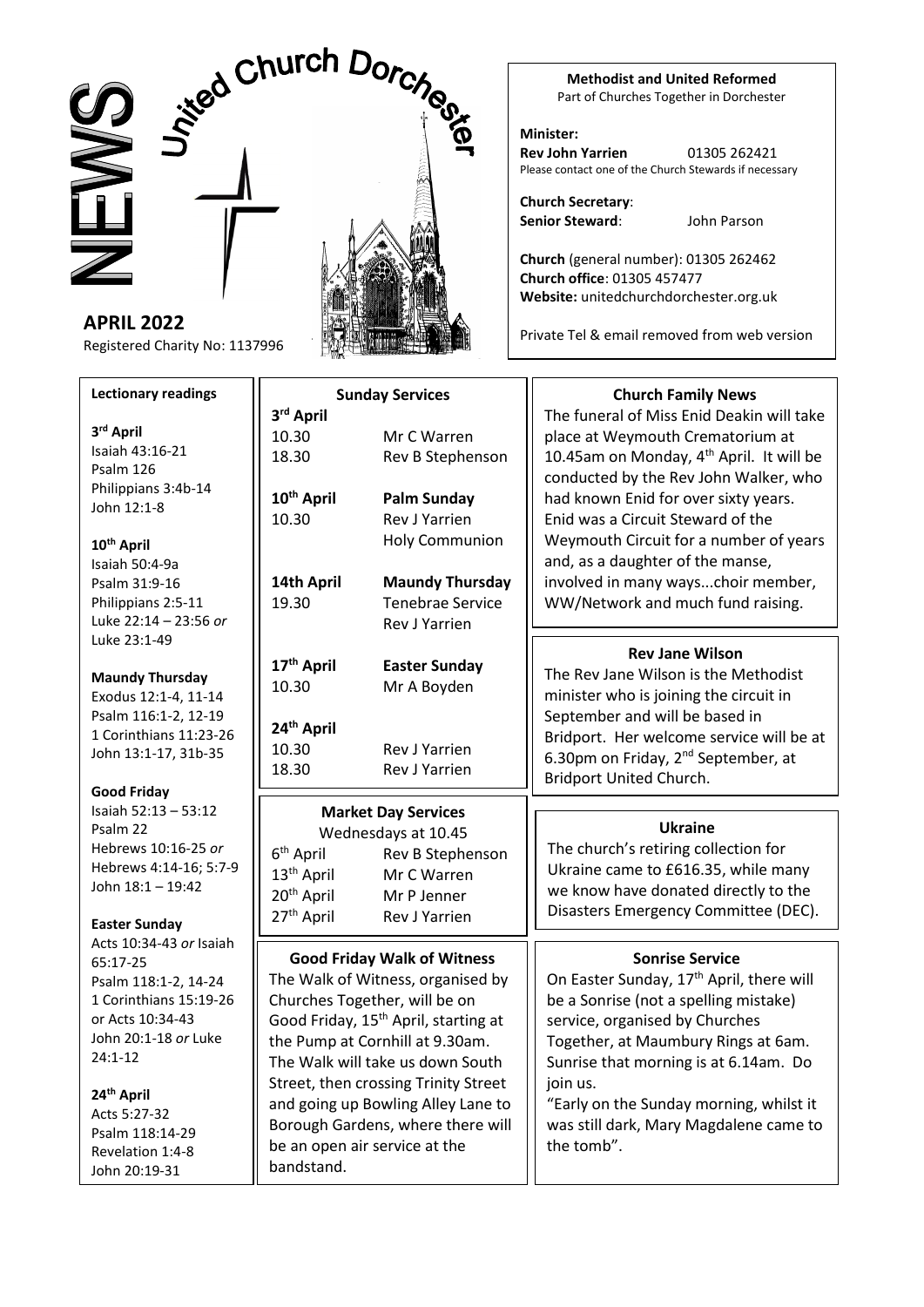## **Back to normality questionnaire**

Guided by the results of our "Back to Normality" survey and recognising that Covid numbers are rising rapidly again in Dorset, the Stewards encourage worshippers to wear their masks when moving about the building but they can remove them once they are seated if they wish to do so. The stewards also request that we all continue to sit to sing hymns for the time being.

# **AGM and Elections for Council of Stewards**

Wednesday 27th April at 7.00pm in the hall

This year we require at least four new Stewards. To make a nomination, please get the agreement of the person you want to nominate before you proceed further. The nominee must be a church member. A list of members, and nomination forms, can be found on a notice board in the hall and in the church foyer. Fill in the form and hand to either the Senior Steward (John Parson) or the Acting Church Secretary (John Hilton) or post in the metal post box in the Charles St foyer by midday on Sunday 24th April. If you are interested in becoming a Steward and don't know what is involved a copy of the job description is on the notice board by each members' list. Alternatively talk to John Parson or John Hilton.

The agenda and minutes of the previous (2021) meeting will be available as you leave church from early April. However, if you are able to, please look on the church website and download them from there. The 2021 Annual Report and Annual Accounts will also be available online. There will be a few copies available in the foyer but please only take one if you intend to read it because it is a lot of paper.

# **Relief for Ukrainian Refugees**

Paul and Joy Wallis are hiring a van to take donated goods to Poland for the Ukrainian refugees. The intention had been for Paul's Polish brother-in-law, Jorj, to go with him, but Jorj has tested positive for Covid so Joy is going instead. They plan to leave on Monday,  $21<sup>st</sup>$  March, so they may have gone and come back by the time you read this. The group in Bournemouth who are organising the collection and transmission of goods will pay for the fuel and ferry crossing. Donations from UCD, Bridport United Church and Jorj's church in Eastbourne will cover the cost of hiring the van, and also contribute to the cost of fuel and the ferry crossing, and Dorchester Baptist Church have also contributed to this.

# **Easter Day Breakfast**

On Sunday 17 April the Easter Day breakfast is making a return and all are welcome to enjoy breakfast at the United Church before the 10:30 service.

To start we provide fruit compôte, muesli and cereal, followed by a cooked breakfast, toast, fruit juice, tea and coffee. Back by popular demand we even have Jon's homemade marmalade. We serve between 08:30 and 09:30 and the cost is £5:00 for adults and £3:00 for children under 12. Please sign up on the noticeboard in the hall or contact Jonathan Mair.

# **Forest Praise – Saturday April 30th, 10.30 -11.45 am**

Now that the weather is getting better (hopefully) we can venture outside and have activities under a couple of gazebos in the grounds of St George's . We always need help and appreciate it. Please do tell your friends especially those with children.

We are going to be at St George's Fayre on **Saturday 23rd April** promoting Forest Praise. We will have very quick crafts for children to do and take home. If you would like to help us on the day please see Janice Young or Peter Jenner.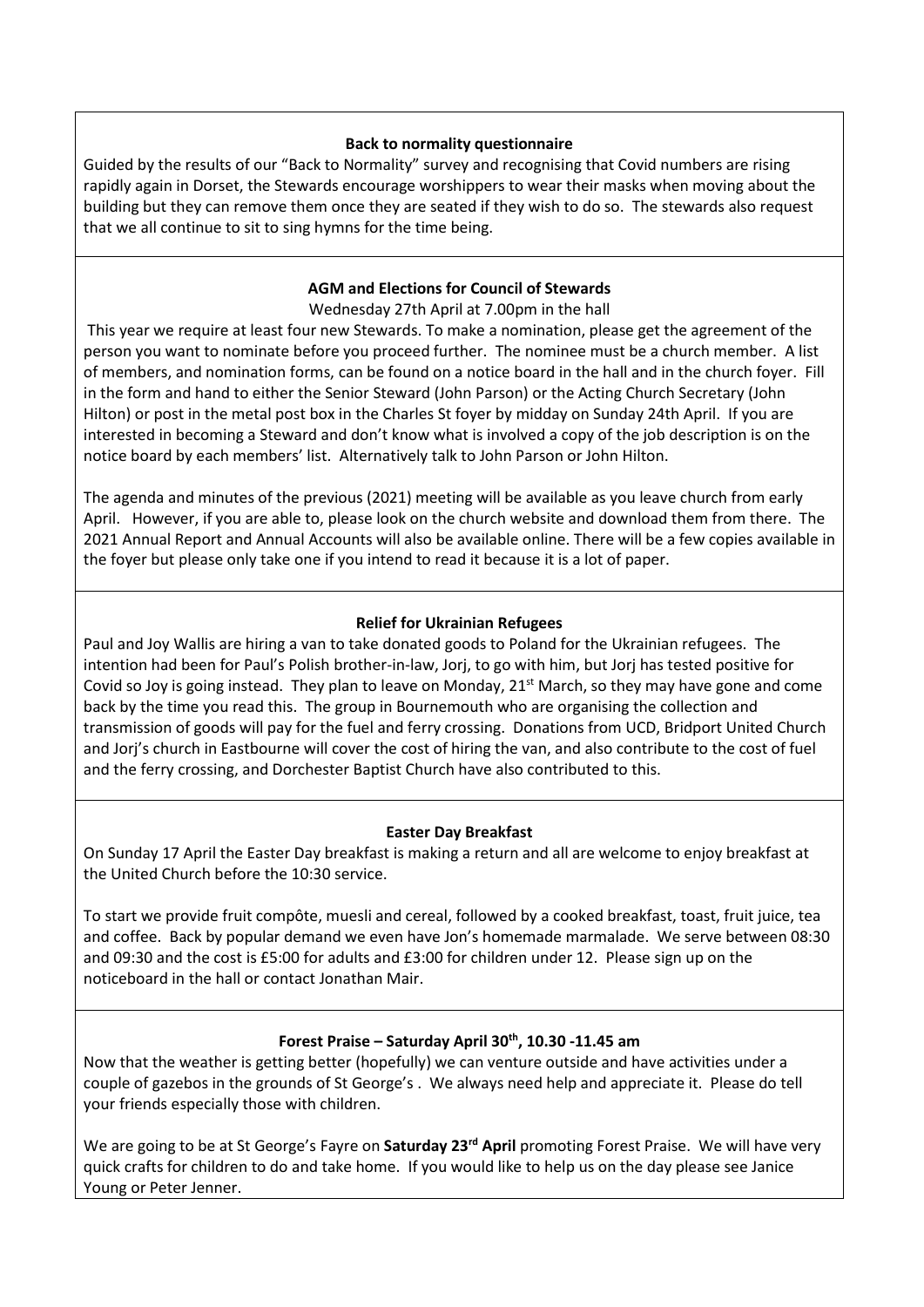#### **Journey to the Empty Tomb**

United Church Dorchester are offering an interactive Journey to the Empty Tomb; you will be invited to reflect on key events leading up to Christ's resurrection, spend some time thinking about events in relation to your own life, and take a symbol and response card so that you can continue your reflections at home.

Help will be needed to set this up on April 10th from 2pm, and to steward from Monday 11th to Saturday 16th April (Holy Week) from 11am to 3pm. Please let Mary Martin know if you can help and look out for the rota for stewards on the hall notice board.

#### **Easter Saturday, 16th April**

We shall be giving out flowers in the morning in South Street to remind people that it's Easter and also an Easter activity pack for children. Journey to the Empty Tomb will be open so we will have a presence as people go about their day. See either Peter Jenner or Janice Young if you would like to help in giving out some flowers.

#### **New Pastoral Support Assistant . . . appointed**

You may be aware that the church has recently advertised the post of Pastoral Support Assistant, which will help support both Rev John and the Pastoral Visitors team to offer pastoral care and support across the church, on a 10 hour per week contract. We interviewed two very good candidates, and we give thanks to God for them coming forward. Following the interview process and deliberations of the interview panel, we have offered the post to Rev Andrew Tyler, who comes to us with a huge amount of pastoral ministry experience, working in both Anglican parishes and hospital and hospice chaplaincy within a number of contexts. Andrew has accepted the post, subject to the usual reference checks and the completion of a DBS. We hope that Andrew will be able to begin working with us no later than 1st May 2022. I hope you will join me in praying for Andrew as he prepares to join the UCD team and community in this important work, as we look forward to working with him.

Every Blessing Rev John Yarrien

## **Afternoon Tea and Favourite Hymns**

*Or Tea, Laughter and Chat*

We are now having 6.30pm evening services on two Sundays each month. This leaves two Sundays when we can do something different. Both John Yarrien and I had experienced a different kind of service, he in Mansfield, Enid and I in a Lincolnshire village, and this has been proposed to the Council of Stewards and accepted by them. On Sunday, 10<sup>th</sup> April, which is Palm Sunday, we shall have Afternoon Tea and Favourite Hymns, which can also be called Tea, Laughter and Chat, or simply Teapot. We hope that people will arrive in the hall from 3.30pm onwards ready for a formal start at 4pm. There will be tables of six, and we will serve afternoon tea with sandwiches, cakes and tea. Karen Southwood has agreed to be in charge of the food, and she and her husband also have experience of this type of service in their previous church in Hemel Hempstead. At about a quarter to five, we shall give out hymn books and sing some favourite hymns. Between hymns there will be a bible reading and perhaps a short talk about it, and later a time of prayer, and we will finish with the Grace at about 5.30pm. We hope overall to sing (parts of) perhaps nine or ten hymns. Do come along and enjoy a time of relaxed fellowship and worship. John Parson

Senior Steward

## **Community Litter Pick Saturday 2nd April, 10am-12noon Weymouth Avenue, Dorchester**

Meet outside Brewhouse and Kitchen at 9.50am Equipment courtesy of Dorchester Town Council For more information, email [Tony McDougal.](https://unitedchurchdorchester.org.uk/contact-one-of-the-team/4-uncategorised/45-community-litter-pick.html)